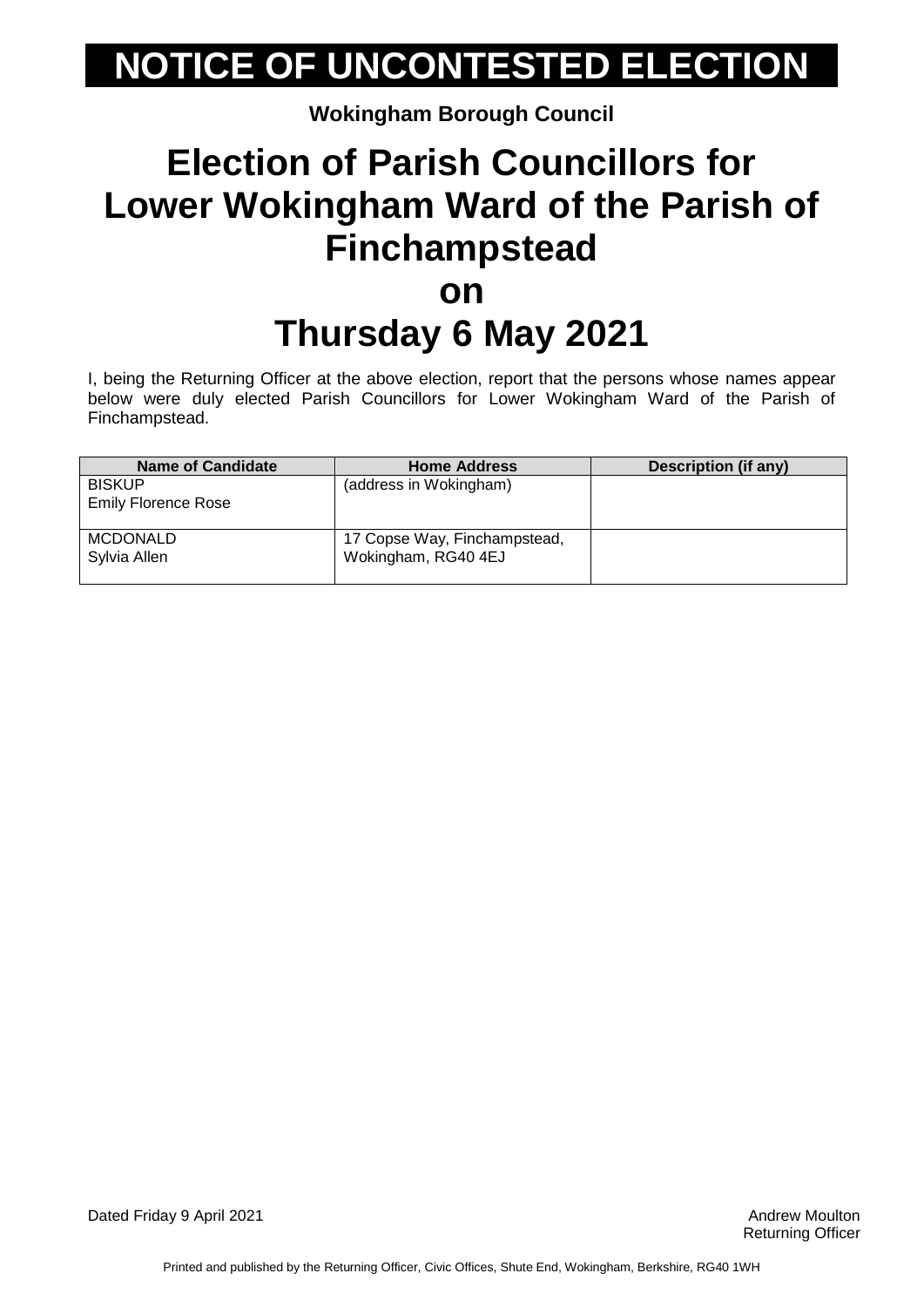## **NOTICE OF UNCONTESTED ELECTION**

#### **Wokingham Borough Council**

## **Election of Parish Councillors for North Ward of the Parish of Finchampstead on Thursday 6 May 2021**

I, being the Returning Officer at the above election, report that the persons whose names appear below were duly elected Parish Councillors for North Ward of the Parish of Finchampstead.

| <b>Name of Candidate</b> | <b>Home Address</b>              | Description (if any) |
|--------------------------|----------------------------------|----------------------|
| <b>BOWERS</b>            | 13 Dart Close, Finchampstead,    |                      |
| Steve                    | <b>RG40 4JG</b>                  |                      |
|                          |                                  |                      |
| <b>DRIVER</b>            | 361 Finchampstead Road,          |                      |
| <b>Christine Mary</b>    | Finchampstead, Berkshire, RG40   |                      |
|                          | 3JU                              |                      |
| <b>GURNEY</b>            | 16 Mornington Avenue,            | Independent          |
| <b>Sally Catherine</b>   | Finchampstead, Wokingham,        |                      |
|                          | <b>RG40 4UE</b>                  |                      |
| <b>MARGETTS</b>          | 12C Little Fryth, Finchampstead, |                      |
| Rebecca Jane             | Berkshire, RG40 3RN              |                      |
|                          |                                  |                      |
| <b>MARSHALLSAY</b>       | 8 Ashdale Park, Finchampstead,   |                      |
| Roger                    | Wokingham, RG40 3QS              |                      |
|                          |                                  |                      |
| <b>PEARCE</b>            | 35 Carolina Place,               |                      |
| Andrew John              | Finchampstead, Berkshire, RG40   |                      |
|                          | 4PQ                              |                      |
| <b>WOOF</b>              | 73 Barkham Ride, Finchampstead,  |                      |
| Roger                    | Wokingham, RG40 4HA              |                      |
|                          |                                  |                      |